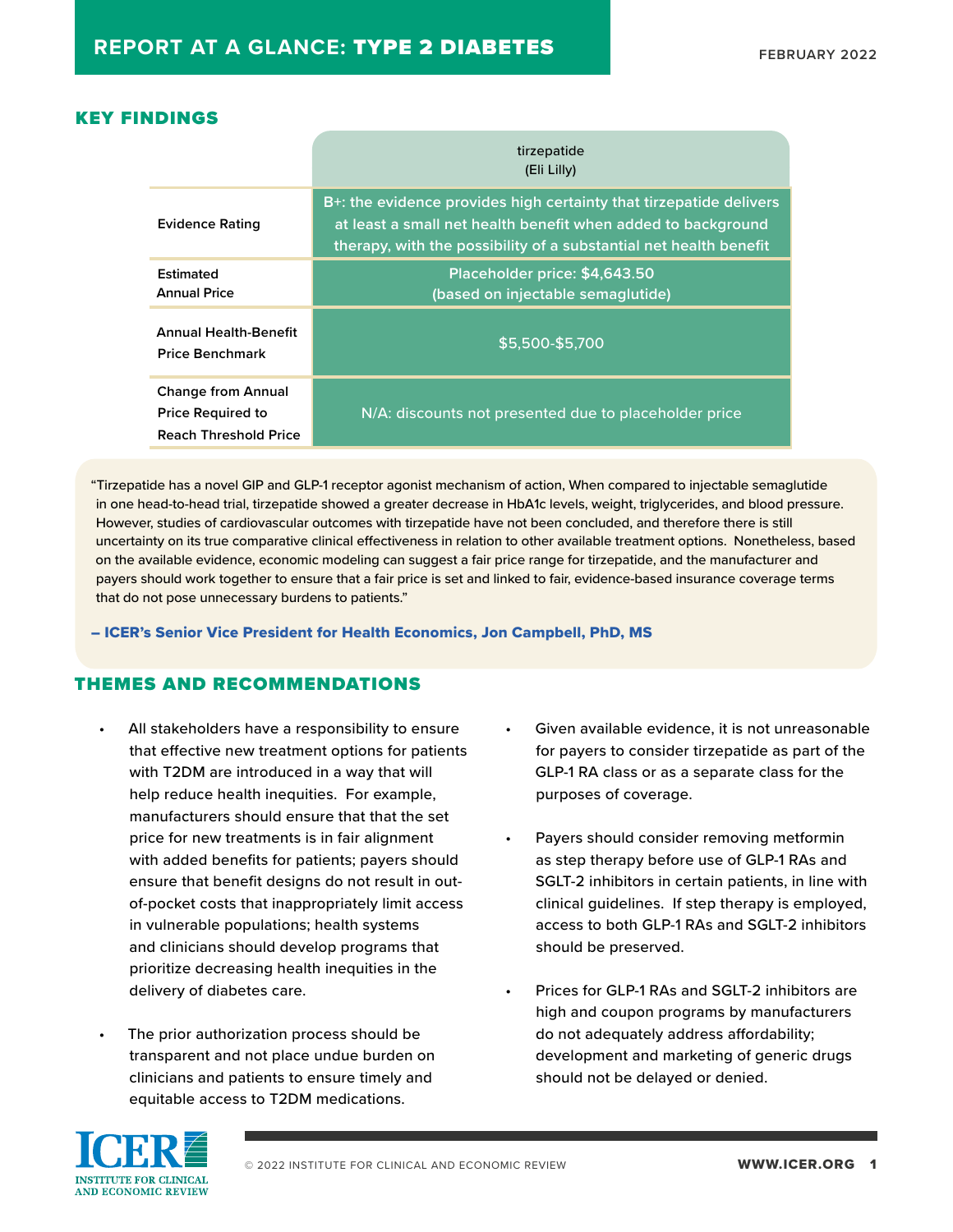### **Summary**

- Especially given the increased burden of T2DM in minority populations, the lack of racial and ethnic diversity in current T2DM clinical trials is unacceptable and future trials should be more reflective of the broader T2DM *population.*
- More research is needed to generate qualityof-life data and data for use in economic evaluations regarding the societal costs of diabetes.

# **Clinical Analyses**

### KEY CLINICAL BENEFITS STUDIED IN CLINICAL TRIALS

Type 2 diabetes mellitus (T2DM) is characterized by the progressive loss of adequate insulin secretion from the pancreas and peripheral insulin resistance. It affects more than 34 million Americans, with minorities bearing a disproportionate burden of disease. Chronic exposure to high blood glucose levels may damage both small (microvascular) and large (macrovascular) blood vessels, and can result in complications such as blindness, chronic kidney disease (CKD), and atherosclerotic cardiovascular disease (ASCVD). Consequently, the annual costs associated with T2DM exceeded \$300 billion in 2017.

Patients with T2DM described the struggle of managing their disease, including struggles with glycemic control, losing weight, managing comorbidities and disease complications, and the expense of medications. Early and comprehensive education about diabetes self-management, along with access to and affordability of medications, were identified as critical factors in the success of managing T2DM over a patient's lifetime.

A measurable short-run goal of treating T2DM is glycemic control, with a goal glycated hemoglobin (HbA1c) of <7.0% in most patients. Beyond lifestyle modifications, metformin is recommended as first-line therapy based on its efficacy and safety. Additional therapy is indicated if glycemic goals are not met with metformin alone. For patients with or at high

risk of ASCVD, heart failure, or CKD, sodium glucose transporter-2 (SGLT-2) inhibitors and glucagon-like peptide-1 receptor agonists (GLP-1 RA) are preferred due to favorable cardiovascular and renal outcomes data.

Even with current treatment options, nearly half of T2DM patients may not have adequate levels of glycemic control. Tirzepatide (Eli Lilly), a novel, once-weekly injectable dual glucose-dependent insulinotropic polypeptide (GIP) receptor and GLP-1 RA combination drug, has been developed to treat patients with T2DM. A biologics license application with priority review was submitted to the FDA for T2DM on October 27, 2021, with a decision expected in mid-2022.

We compared the clinical and cost effectiveness of tirzepatide added on to background therapy compared with background therapy alone, or injectable semaglutide (Ozempic®, Novo Nordisk) or empagliflozin (Jardiance®, Boehringer Ingelheim and Eli Lilly) added on to background therapy. Treatment with tirzepatide 15 mg resulted in a statistically significant decrease in HbA1c of 2.5% and in weight of 10.9 kg compared with background therapy. Gastrointestinal symptoms were the most common adverse events; severe hypoglycemia was rare.

Tirzepatide also showed a greater reduction in HbA1c,

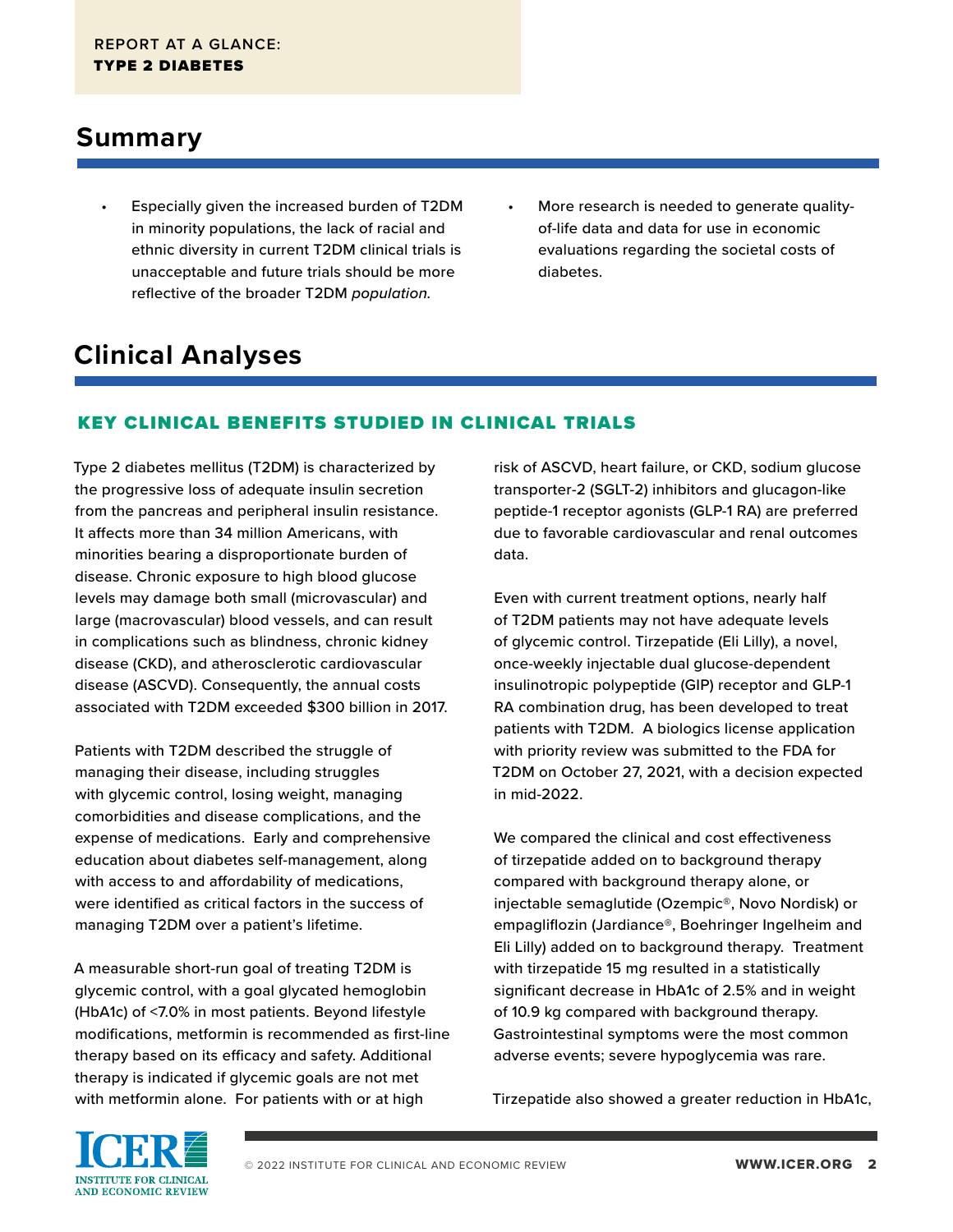## **Clinical Analyses**

weight, triglycerides, and blood pressure when compared head-to-head with injectable semaglutide in a Phase 3 randomized controlled trial. However, the tirzepatide group had a greater incidence of gastrointestinal side effects, severe adverse events, and discontinuation compared with semaglutide.

Due to a lack of head-to-head trials, tirzepatide and empagliflozin were compared through a network meta-analysis. Tirzepatide had a greater decrease in HbA1c, weight loss, lipids, and blood pressure compared with empagliflozin, though there was more uncertainty in these estimates given the indirect comparison. The point estimate decreases in HbA1c and weight loss fell in between the point estimates observed when comparing tirzepatide to injectable semaglutide and comparing tirzepatide to background therapy alone. We did not have data to compare adverse events between tirzepatide and empagliflozin.

Based on data from cardiovascular outcomes trials, semaglutide and empagliflozin have FDA indications for prevention of cardiovascular events. Empagliflozin has also been shown to improve outcomes in patients with CKD. The cardiovascular outcomes trial for tirzepatide is ongoing; however, data from SURPASS-4, a cardiovascular safety trial, showed no increase in cardiovascular events and a trend towards cardiovascular benefit.

Although tirzepatide shows an impressive impact on glucose-lowering and weight loss, given the established cardiovascular benefits of semaglutide and empagliflozin, establishing whether tirzepatide has similar benefit is imperative to reducing uncertainty in its comparative effectiveness. Additionally, although GLP-1 RAs have longer-term safety and cardiovascular data, the impact of the addition of GIP inhibition is currently unknown. Finally, the lack of head-to-head comparison makes it more difficult to fully assess whether tirzepatide provides superior benefit to empagliflozin.

Thus, compared to background therapy alone, we judge the net health benefits of tirzepatide to be incremental or better (B+). For tirzepatide compared with semaglutide, although tirzepatide had greater impact on glycemic control and weight, the lack of definitive cardiovascular outcomes data causes us to judge tirzepatide to have comparable or incremental net health benefits (C+). For tirzepatide compared with empagliflozin, the indirect comparison and lack of definitive cardiovascular or renal outcomes data, causes more uncertainty about the relative benefit (whether it has comparable, small or even substantial health benefit compared with empagliflozin), and thus we judge tirzepatide to have comparable or better net health benefits (C++).



#### Table 1. Evidence Ratings

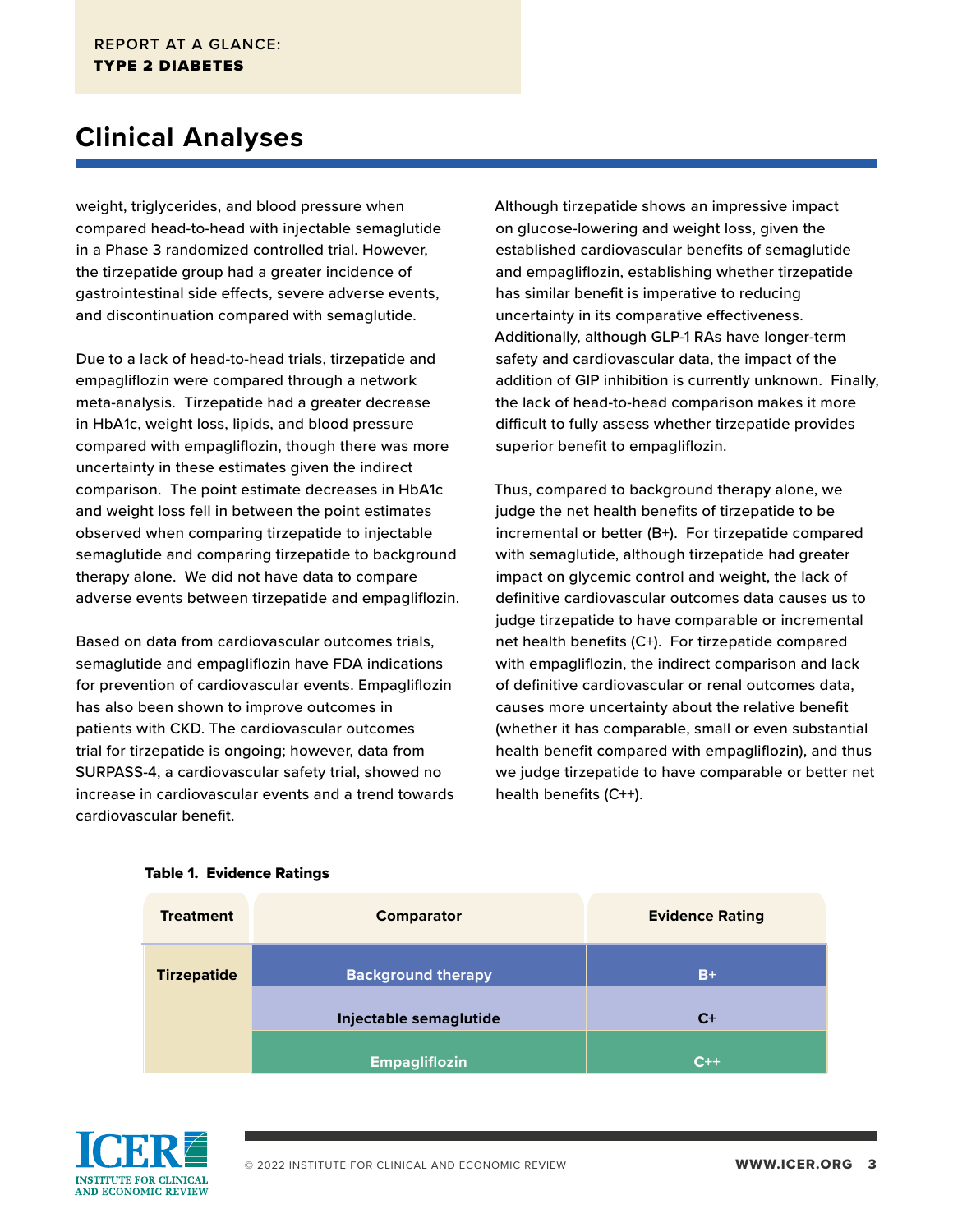### **Economic Analyses**

#### LONG-TERM COST EFFECTIVENESS

We developed an individual, patient-level, Monte Carlobased microsimulation of costs, quality of life, clinical events, and mortality associated with T2DM among US adults using the United Kingdom Prospective Diabetes Study Outcomes Model 2 equations. Patients, with data from multiple National Health and Nutrition Examination Survey (NHANES) surveys, were simulated through the modeling steps for each comparator versus tirzepatide. The base-case analysis took a health care sector perspective and thus focused on direct medical care costs only. Costs and outcomes were discounted at 3% per year. All modeled therapies were informed by changes in intermediate outcomes: HbA1c, body weight, LDL, and SBP, predictors in the UKPDS-OM2 risk engine. Modeled cardiovascular and renal outcomes for therapies with existing longterm trials were adjusted to trial data using trial-based hazard ratios. We adjusted tirzepatide's modeled composite MACE outcomes based on SURPASS-4 trial's pooled dosing analysis hazard ratio and its uncertainty. Where possible, we compared the treatment-specific modeled events to that of comparable time horizons from long-term trials.

Tirzepatide had the highest average lifetime discounted quality-adjusted life-years (QALYs) of all considered therapies, however the QALY 95% credible ranges for active comparators overlapped. Equal value of life years (evLY) gained was not reported given no average increased survival when comparing tirzepatide with injectable semaglutide. Using a placeholder price equal to injectable semaglutide, the incremental costs per QALY gained for tirzepatide were around or under \$100,000 versus all comparators with mean differences in health gains and costs being smallest in comparison to injectable semaglutide. Uncertainty analyses suggested a wide range of plausible cost-effectiveness estimates for tirzepatide.

ICER's Health Benefit Price Benchmarks (HBPBs) are defined as the target prices for a drug that would meet but not surpass benchmarks tied to incremental cost-effectiveness ratios of \$100,000 and \$150,000 per QALY or per evLY gained. Page 1 of this RAAG illustrates the annual HBPBs for tirzepatide plus background therapy as compared to semaglutide plus background therapy, ranging from an annual price for tirzepatide of \$5,500 to \$5,700. Price reductions or discounts from a list price to reach a HBPB point estimate or range is not applicable for tirzepatide as its list price is currently not available. HBPBs based on evLY gained are not reported given no modeled tirzepatide survival gains versus injectable semaglutide.

In summary, tirzepatide improves blood glucose levels and results in weight loss to a greater extent than other diabetes medications. Although early results are promising, definitive data are needed to understand tirzepatide's impact on cardiovascular and renal outcomes. Additionally, because T2DM is more prevalent among minorities, health gains from a successful treatment that has consistent benefits across racial subgroups would provide proportionally greater benefit to those racial groups. Studies have not adequately enrolled minority populations to demonstrate such a consistent effect. Based on current evidence and when compared to injectable semaglutide, the estimated annualized health benefit price benchmark range for tirzepatide is \$5,500 to \$5,700. This range factors in assumptions about longterm cardiovascular benefits that have not yet been directly demonstrated yet in clinical trials. ICER did not issue an Access and Affordability Alert for tirzepatide due to the fact that pricing is not yet known; however, patients and clinicians expressed concern about the overall affordability of T2DM drugs.

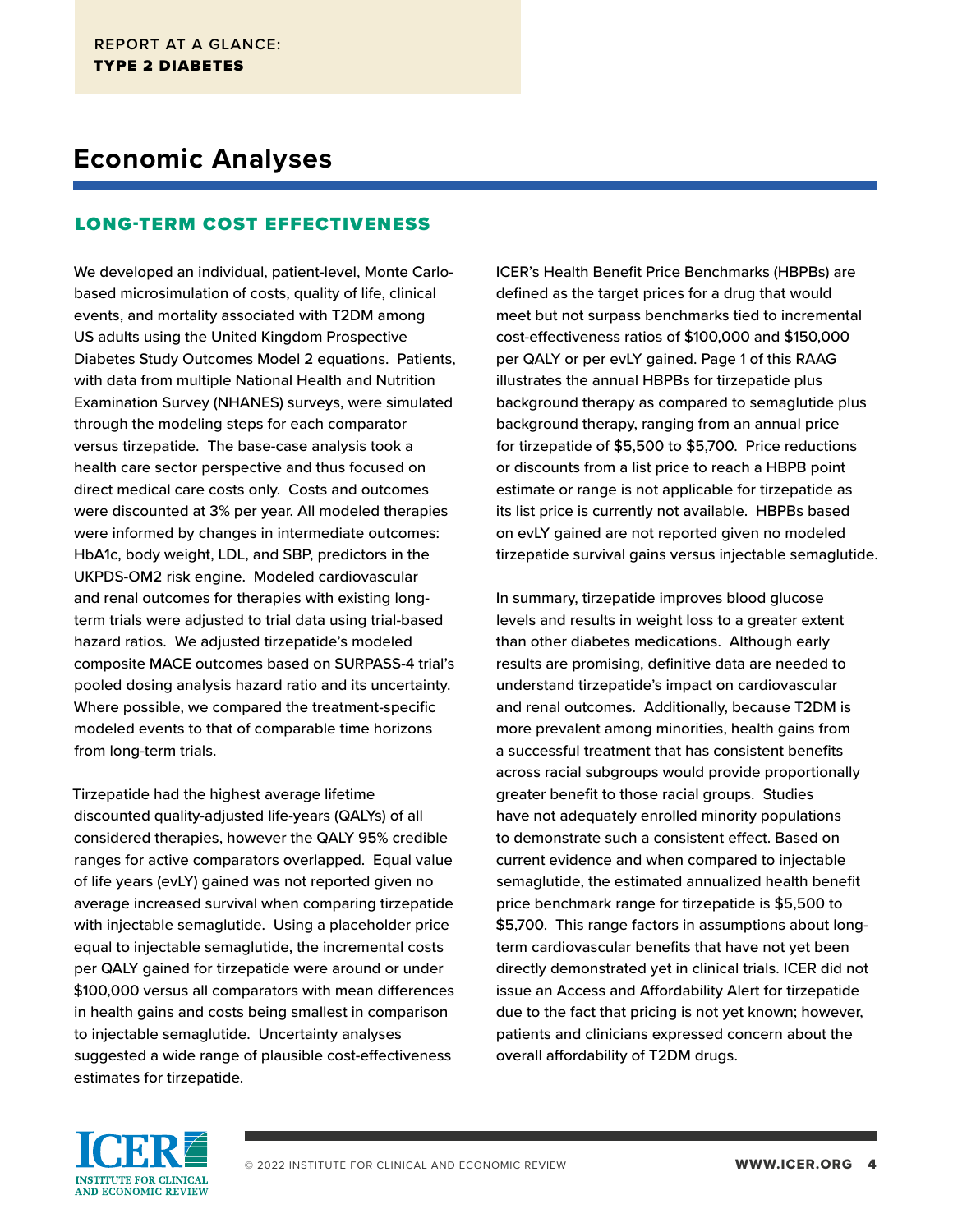### **Economic Analyses**

#### POTENTIAL BUDGET IMPACT

Assuming the tirzepatide placeholder price of \$4,643.50 per year, only 20.1% of the eligible patients could be treated within five years (assuming 20% uptake each year) without crossing the ICER potential budget impact threshold of \$734 million per year.

tirzepatide **20.1%**

> *Percent of eligible patients with type 2 diabetes that could be treated in a given year before crossing the ICER potential budget impact threshold*

## **Public Meeting Deliberations**

#### VOTING RESULTS

- A majority (13-0) found the evidence is **adequate** to demonstrate that a net health benefit when tirzepatide is added to background therapy when compared to background therapy alone.
- A slight majority (7-6) found that the evidence is **not adequate** to demonstrate a net health benefit when tirzepatide added to background therapy is compared to injectable semaglutide.
- A majority (10-2, 1 abstention) found that the evidence is **not adequate** to demonstrate a net health benefit when tirzepatide added to background therapy is compared to empagliflozin.

During their deliberations, panel members also weighed the therapies' other potential benefits, disadvantages, and contextual considerations. For tirzepatide, voting highlighted the following as particularly important for payers and other policymakers to note:

Magnitude of the lifetime impact on individual patients of type 2 diabetes;

Consistent with ICER's process, the New England CEPAC did not vote on long-term value for money because the manufacturer has not yet announced a price for tirzepatide.